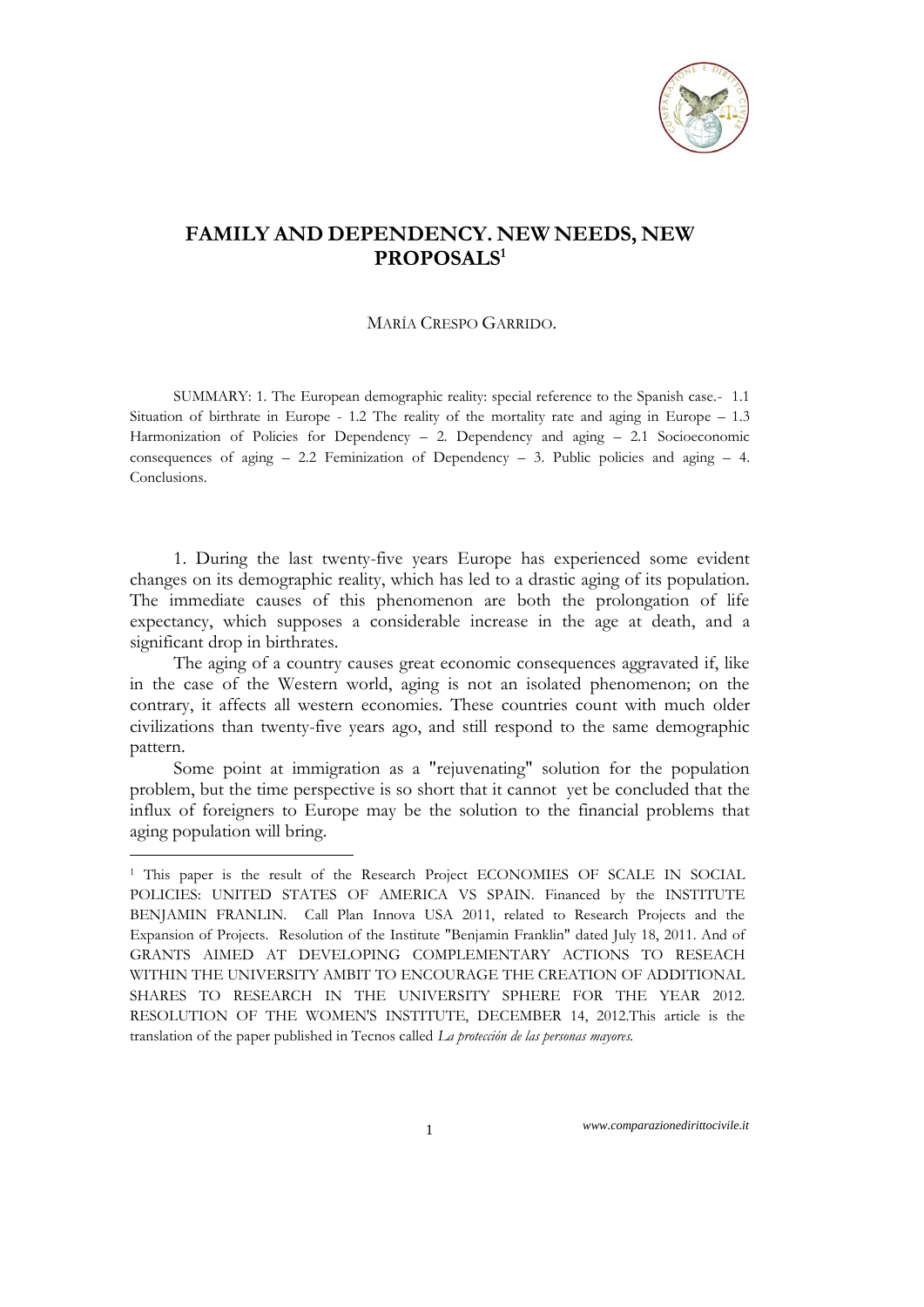

1.1 The situation of the European population at the threshold of the XXI century shows a disturbing reality. European demography fell dramatically twenty years ago and with these rates of fertility in Europe, the generational replacement is not guaranteed<sup>2</sup>.

However, this has not always been like this; it is well known that after the Second World War the so-called baby boom was a widespread process in many European countries, though with minor entity and with over ten years of delay this phenomenon also permeated the Spanish demographic reality. The aging process will reach its peak at the moment these generations of baby boomers reach old age in the third decade of this century. At that moment the effects will be of such magnitude that, if not being foreseen in advance these can cause a chaos in the system of social protection of the Western economies.

On the other hand, the process now presented as alarming, concerning birth rate drop began many years ago. Today, apart from the migration process, life expectancy is higher due to life lengthening in seniors and to the stagnant birthrate. Urbanization and industrialization brought along different styles of life which at the same time brought more difficulties to have and to raise children; and inevitably this led to a significant drop in birth rates. The fall in birth rates was accompanied by a significant drop in mortality rates, therefore the population aged very quickly in just a few years.

Demographers propose a number of reasons why there has been such a drastic drop in the birthrate. Among these reasons are the dual income couples which have increased by 12% in eight years; however, a very high percentage of companies still consider, that the conflict between work and family is not their responsibility, and women denote that reconciliation problems are the main cause for having fewer children than those desired, as evidenced by the Fertility Survey conducted by the National Institute of Statistics in 1999. Mono-parental families increased significantly and are no longer a reduced group. The divorce rate has nearly quadrupled and simultaneously the number of marriages decreases exponentially. With such a social perspective, is not surprising that the number of children per woman has dropped significantly and that the percentage of childless women in childbearing age has increased.

According to Preston, the reasons why young modern women don't want to have children, could respond to three different causes:

a)Economic reasons: Both the monetary costs as well as the opportunity costs to have a child. The monetary costs are evident; education, food, clothing, ...,

1

<sup>2</sup> The generational replacement rate is 2,1 children per woman, rate which was not reached in certain years in many of the European countries.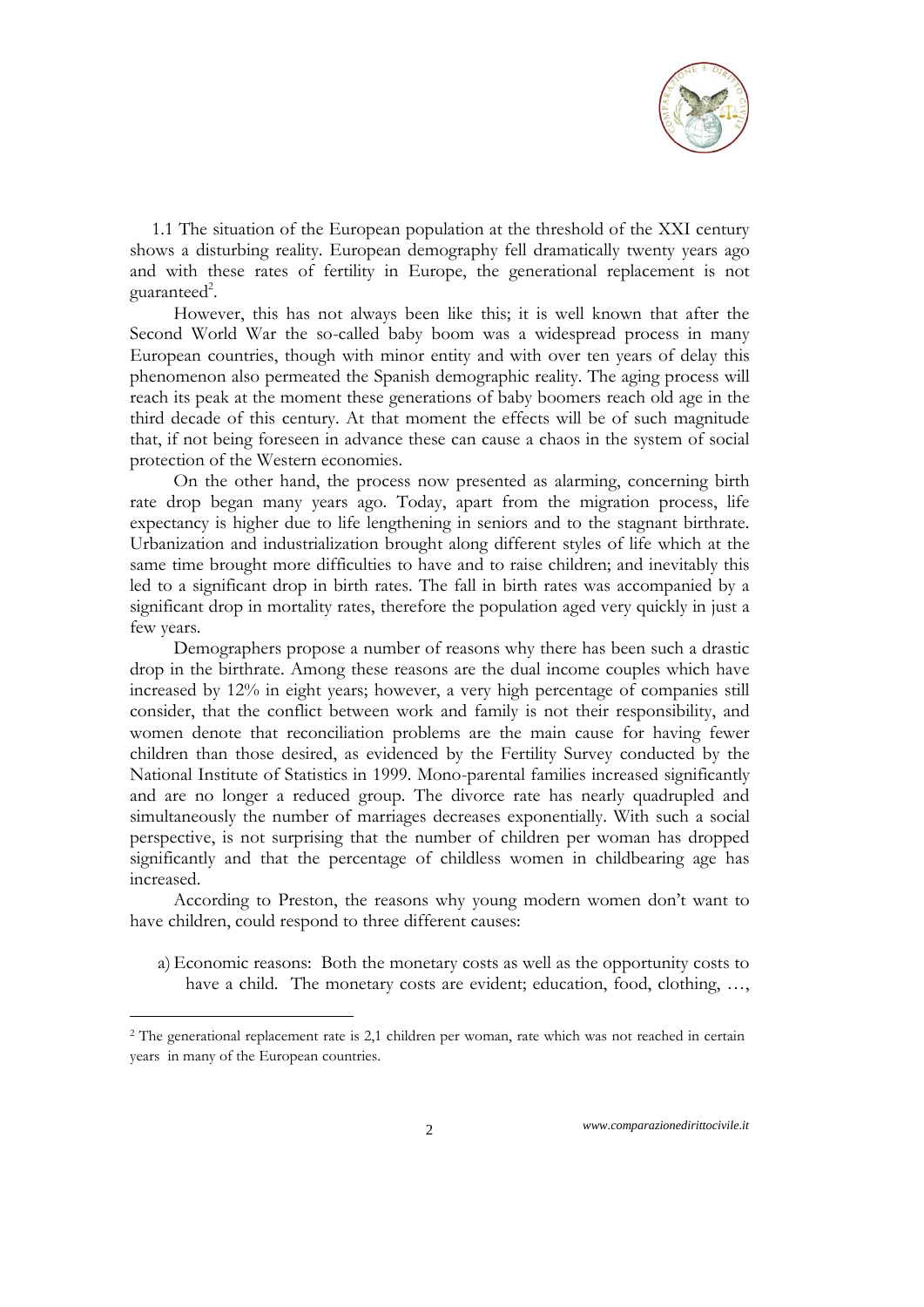

while the costs of opportunity, are much more subjective, they are reflected in all that woman has to stop doing in exchange of motherhood, and above all, the value which woman gives to all she has to abandon, in order to have a child; and if it does reflect or not, on the satisfaction of having one more child.

- b)The widespread use of artificial contraception techniques in developed European countries.
- c)The alteration on the moral system of society, since it has undergone substantial changes. Among these changes, is important to highlight the strong individualism that pervades society.

These days, great emphasis is given to the first two causes, forgetting the third group of motives attributable to birthrate falling in recent years. Indeed, many women argue economic reasons, they also reveal the widespread use of contraception, but fertility surveys forget the third factor, particularly important and much more difficult to solve since it is caused by changes in the mentality of citizens, hardly adaptable in the short term.

The main demographic variables between the last third of the twentieth century and the early years of the twenty-first century reveal a fall in fertility rates and in births, a significant decrease in the number of marriages, and an important increase in births out of marriage.

Europe evidences that fertility rates, to be precise, the number of children per woman has dropped significantly, fall that reached its most disturbing point in the early nineties. Consonant with the fertility indicator is the raw birthrate that has also fallen significantly during the same period; therefore, the number of children per 1,000 inhabitants has been reduced significantly.

Thus, in the mid-seventies the Europe of the fifteen (*Translator's note: number of the country members of the EU*) showed fertility rates that did not reach two children per woman (1.96), a descending path began, reaching its lowest point in the early nineties (1.50 was the fertility rate in 1990) experiencing a very slight recovery during the last two years (1.52 in 2003 and 2004). It cannot be concluded that these figures are revealing that birthrate is recovering and that soon the trend will change. The oscillations are so small that it is not possible to talk about a change in trend.

If the figures of the first fifteen members of the European Union show a disturbing reality, not much more encouraging is the situation of Europe having in consideration the incorporation of ten new states. The fall in fertility rates is much higher if considering the new incorporations.

In 1975 the Europe of the twenty-five (EU) evidenced 2.02 children per woman, following the European trend. Five years later fertility rates had fallen five points (2.02 in 1975 to 1.88 in 1980). The trend of these most recent countries opened a greater gap beginning in the early nineties, when the difference between the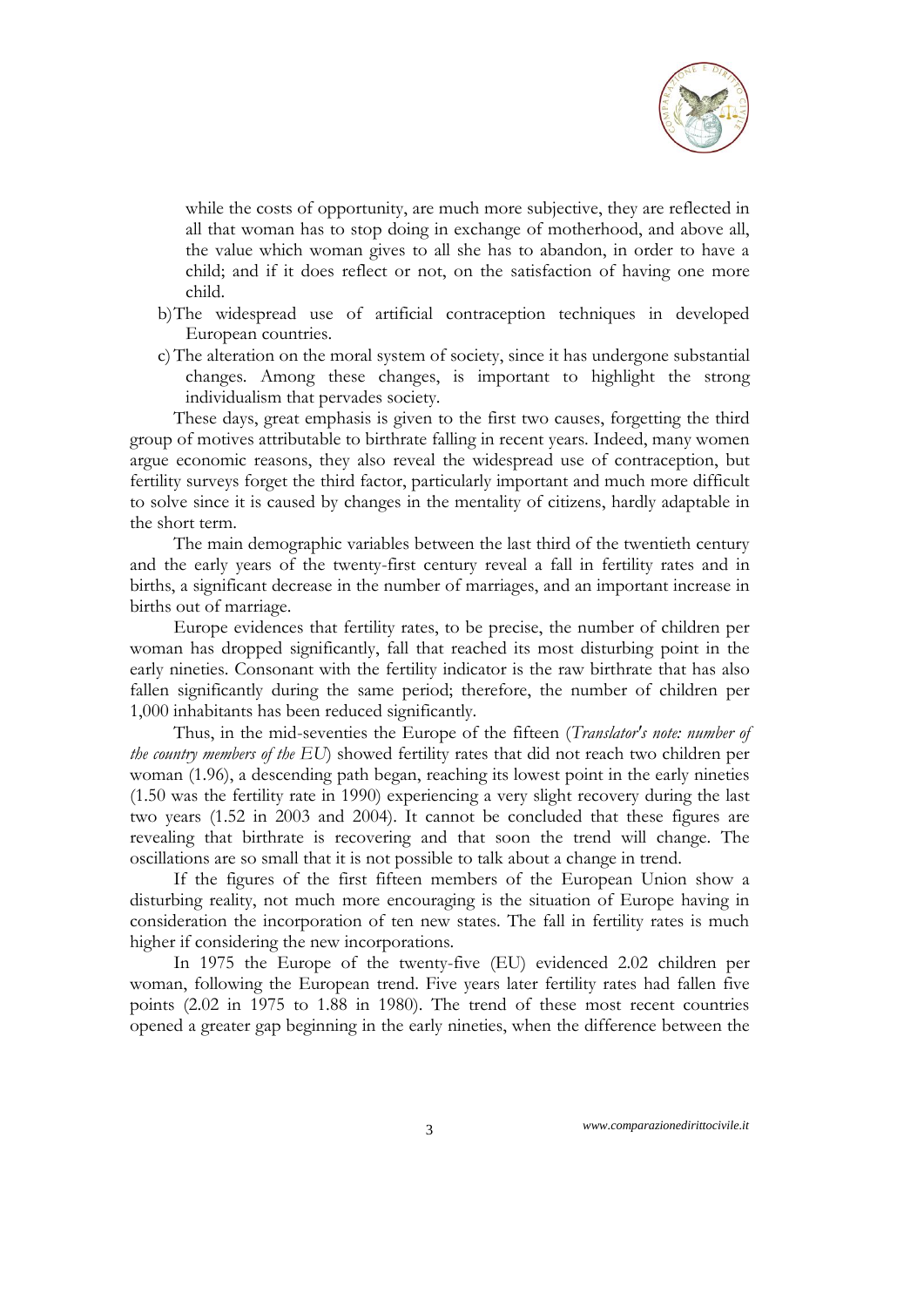

rates of 1975 and 1990 was 24 points in the Europe of the twenty-five, while the difference between these two years in the Europe of the fifteen was 18 points.

Consistent with this evolution in year 2000, 54 points separated fertility rates of this year and the benchmark year for all countries , while for the Europe of the fifteen, the division did not reach the 50 percentile points ( 46: 1.96 in 1975 and 1.50 in 2000 ) .

For this reason, fertility rates are not expected to recover through the incorporation of the ten new states, on the contrary, since the process of "desertification " of the population in these countries began several years later, it can be expected that the tendency will not recover soon.

The drop in fertility rates in western societies is an overall phenomenon that has the following consequences:

- Smaller families. 60% of women born in 1940 had more than two children, 80% of women born in 1960 had two or less children, and the percentage of women giving birth to more than three children, went from 29% to 4%
- One of the Spanish and Mediterranean characteristics is the low and relatively stable rate of childless women<sup>3</sup>.

As well-known, a birth rate below the replacement level leads to a decrease of the population and therefore, if mortality rates are reduced in adulthood, this leads to an inevitable aging of the population. We are in a situation where the population is becoming increasingly older, at times the rate of generational replacement does not occur, leading to the aging of the population that increasingly causes higher levels of spending.

1.2 As further discussed in the corresponding section, the dependency phenomenon is not unique to the elderly, the truth is that, when individuals reach older age they suffer higher rates of dependency. Besides, demographic evolution evidences a significant aging of the population which may cause dependent persons to be assisted by others who also have physical or mental limitations which may represent some type of difficulty for care giving.

Spain, a few steps behind Japan and some other countries, holds the longest life expectancy. Thus, while in the 1900 the life expectancy did not exceed 33.9 years for men and 35.7 years for women ,currently the advance in medicine, the improvement in hygiene and nutrition and other factors have contributed to reduce child mortality, causing life expectancy<sup>4</sup> to double in less than sixty years.

-

<sup>4</sup> Spielauer (2004)

<sup>3</sup> Childless women born between 1915-20, 20%, in 1945, 6%. Between 1947-1960 about 90% of the women gave birth to at least one child. Spielaluer (2005).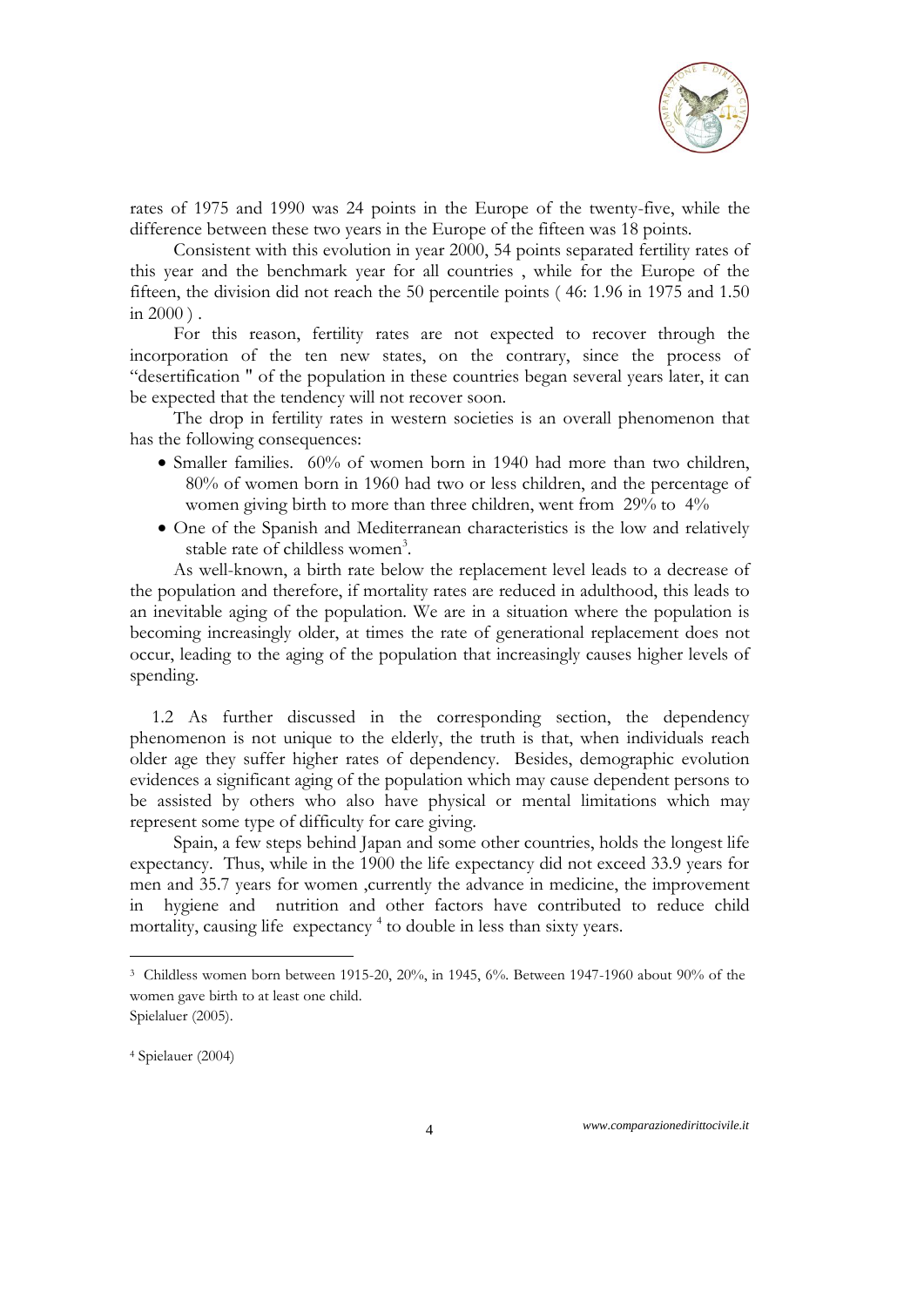

Mortality rate in Spain has followed an evolution similar to the European. Throughout the seventies it experienced a considerable decline that continued through the early eighties, but with minor intensity. However, during this decade, the pace in the rise of life expectancy suffers a slowdown that affects more men than women.

1.3 Before discussing the harmonization of policies for dependency it is necessary to define what is meant by dependency. It shall be clear that not all disabilities create dependency, and we refer only to dependency in those situations where the person requires of a third person to perform its daily living activities.

Thus, from an economic perspective it is meant by dependent population that which is found in an age range between 0 and 14 , although some authors choose to extend the age of dependency to 19 years. On the upper end, the term dependent population refers to citizens who have exceeded the retirement age, that is, people who are above 65 years. Besides this group of dependents per age, one should also take into consideration, those who suffer some type of disability.

For a more accurate analysis of dependency, it is necessary to graduate the different levels of dependence. Therefore, dependency is considered mild when a person presents some limitations in instrumental activities of the daily living provided that the number of activities does not exceed six, excluding those who suffer limitations only to cut their toenails. We talk about severe dependency

when limitations are presented in one or two activities of daily living<sup>5</sup>, or more than five instrumental activities of daily life, including people who only need help for bathing or showering and excluding only those who need help at night in order to not be left alone, since these last are considered minor dependents .

Considered as severe dependency, is that circumstance in which people cannot perform three or more basic activities of their daily living, in the same way severe dependency also includes those who are occupying a place in a residence, and are assisted.

Finally, dependency may be classified in:

- Mild physical dependency is that in which a person in order to obtain autonomy, needs of a specific help in order to carry out daily living activities.

<u>.</u>

Instrumental limitations in daily life:

<sup>&</sup>lt;sup>5</sup> Basic limitations of daily life:

Shower / bath / toilet, dressing / undressing, grooming / shaving, walking, sleep / wake, eat, stay alone at night.

Use the phone, shopping, meal preparation / cutting a slice of bread, wash clothes, take a bus or a taxi, remember to take medication, managing money, climbing ten steps.

Estimated figures for Spain are shown in Tables 5 and 6 of Annex.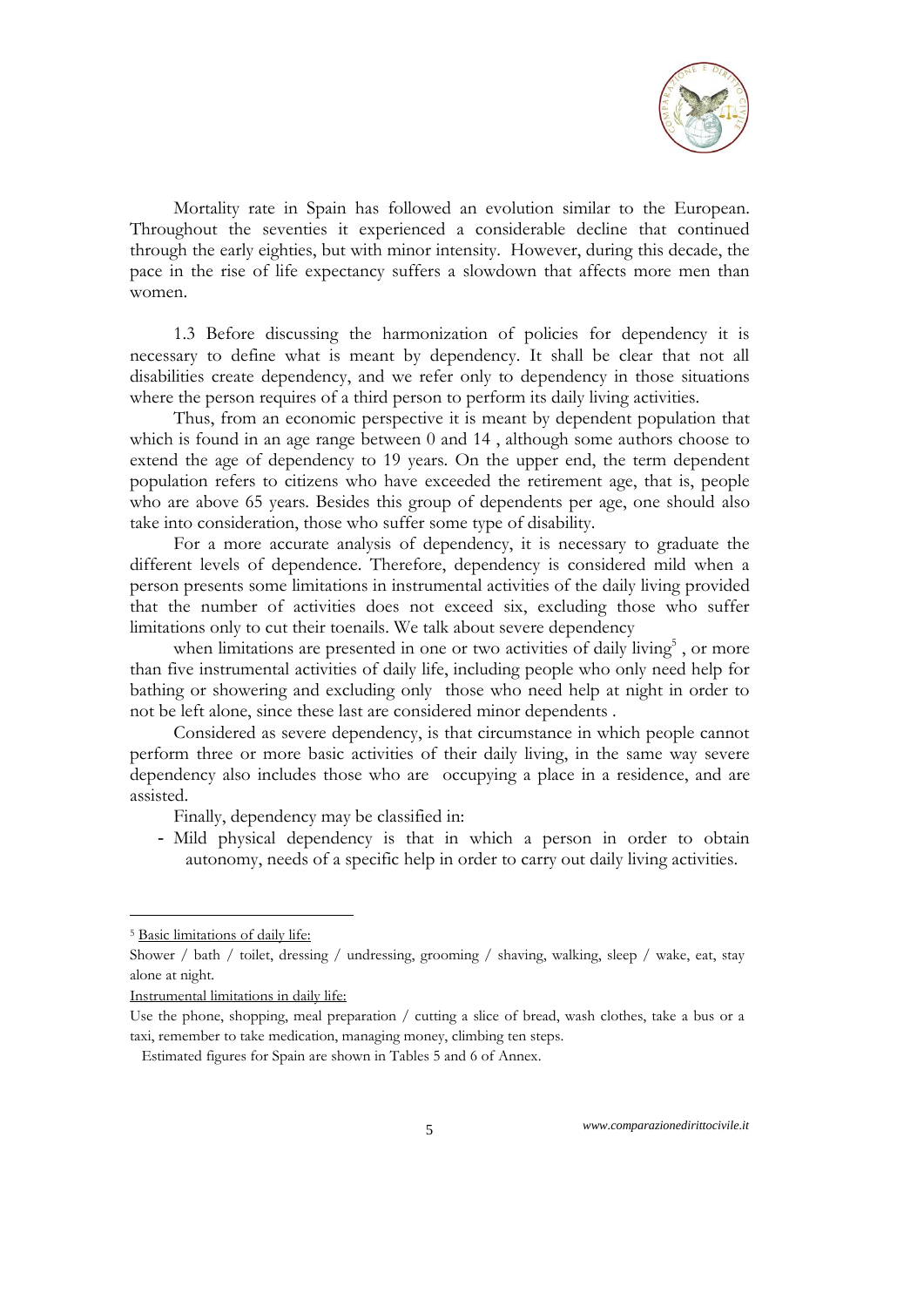

Serious Physical dependency: if help from another person is needed in order to carry out daily living activities that cannot be carry out by the dependent

Severe Physical dependence: if you need help to permanently support daily living activities.

Slight psychic dependence: occurs in those in which the person begins to have some signs of senile dementia.

Severe psychic dependence: occurs when signs of dementia are more common.

Severe mental Dementia occurs when there is loss of psychological autonomy.

At the moment, talking about a harmonization policy about the European social standards is pure fiction. Even though, the European Social Charter was ratified by 24 countries, except the UK, and was reviewed in 1996, we still are too far from the desired unification of criteria.

In terms of dependency there is no unanimity, because as of the community social legislation, the definition of family and dependent has been left to the discretion of the States. The Union has not established a unique Social Security system or assistance for dependents for all member countries, but sets out and recognizes certain rights for the elderly and for the handicapped, the right to live independently and to participate in social life.

The Charter of Fundamental Rights of the European Union on Chapter III, recognizes the right of the elderly to live a life with dignity and independence and to participate in social and cultural life, likewise, with respect to handicapped people, it also recognizes the right to integration and the benefit from measures designed to ensure their independence, their social and occupational integration and their participation in community life<sup>6</sup>.

The Lisboan European Council launched a strategy aimed at the social economic and environmental renovation within a term of ten years. The patterns of action can be summarized in the following points<sup>7</sup>:

- a) The need to rise employment levels, particularly for women, as there still are notorious differences between men and women in topics relating to wages, employment conditions and career development .
- b)The European Union foresees that the number of people above 65 will increase from 61 million in 2000 to 103 million before 2050 and the number of elder people above 80 years old will increase from 14 to 38 million. This aging of the population will make more necessary to maintain the adequate levels of employment, and improvement of productivity.

1

<sup>6</sup> Articles 25 and 26.

<sup>7</sup> López López (2005)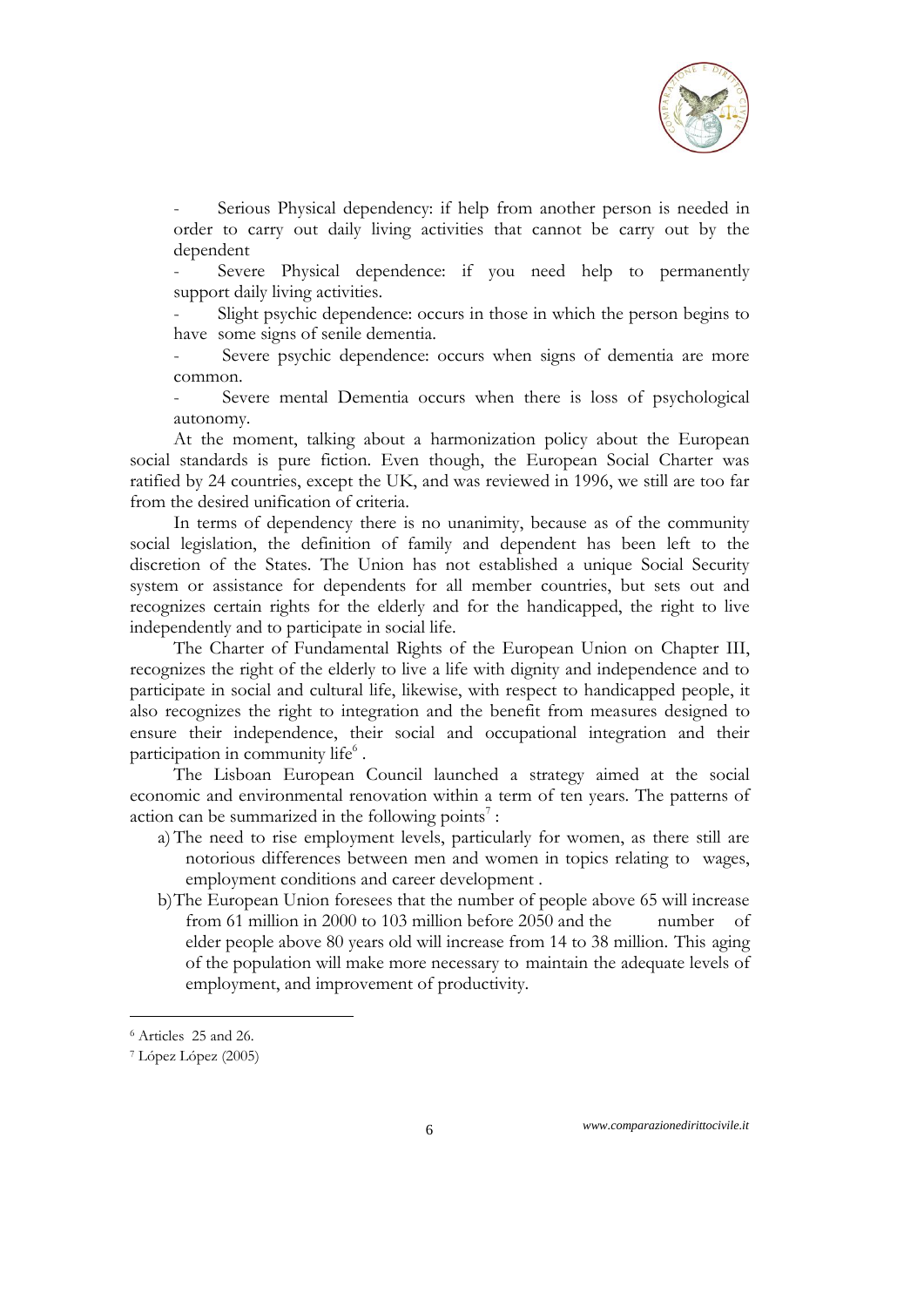

The Lisbon strategy states that in order to achieve the proposed goals, the States must undertake reforms to ensure sustainable and appropriate pension consistent to the new situation.

The European Commission establishes as basic principles, guaranteeing accessibility, quality and financial sustainability. Summarizing, health care for dependents must combine solidarity, equity and universality<sup>8</sup>.

The long-term care requires special mention because the budget for this longterm care is currently allocated between the general budget for health and for social services.

As already mentioned, the legislative policies of the member States is widely different, therefore it is worth to point out the following concluding remarks:<sup>9</sup>

- There is not a uniform concept of dependency; therefore the protection mechanisms are as diverse as the different national realities.
- Despite the diversity of provisions in the different countries, all of them include dependent home-care.
- The quality of the service is a constant concern for the nations, although now it is not possible to state that this is a resolved issued. The quality is directly related to another of the awaiting issues, which is the professional qualification of caregivers.
- The decentralization of the provision of services for dependency adopts different solutions, reaching the municipal level of decentralization.
- The way of funding of these services is another of the issues that adopts different solutions.

Protection models in Europe follow very different patterns. For Klaus Gauger, there are four basic types of European social systems, according to criteria of efficiency and equity:

a. Mediterranean model in which there is a pronounced risk of poverty, and a rather low level of employment.

b. Anglo-Saxon model where social protection is low and the levels of employment are high.

c. Continental Model: It clearly protects from poverty and where employment reach low levels.

d. Nordic model combines a high level of employment and a decreased risk

of poverty. Social benefits for the unemployed are high and all kind of social services for people in need and support for the families. This is the model that best combines efficiency and equity.

1

*www.comparazionedirittocivile.it*

<sup>8</sup> López López (2005)

<sup>&</sup>lt;sup>9</sup> López López (2005)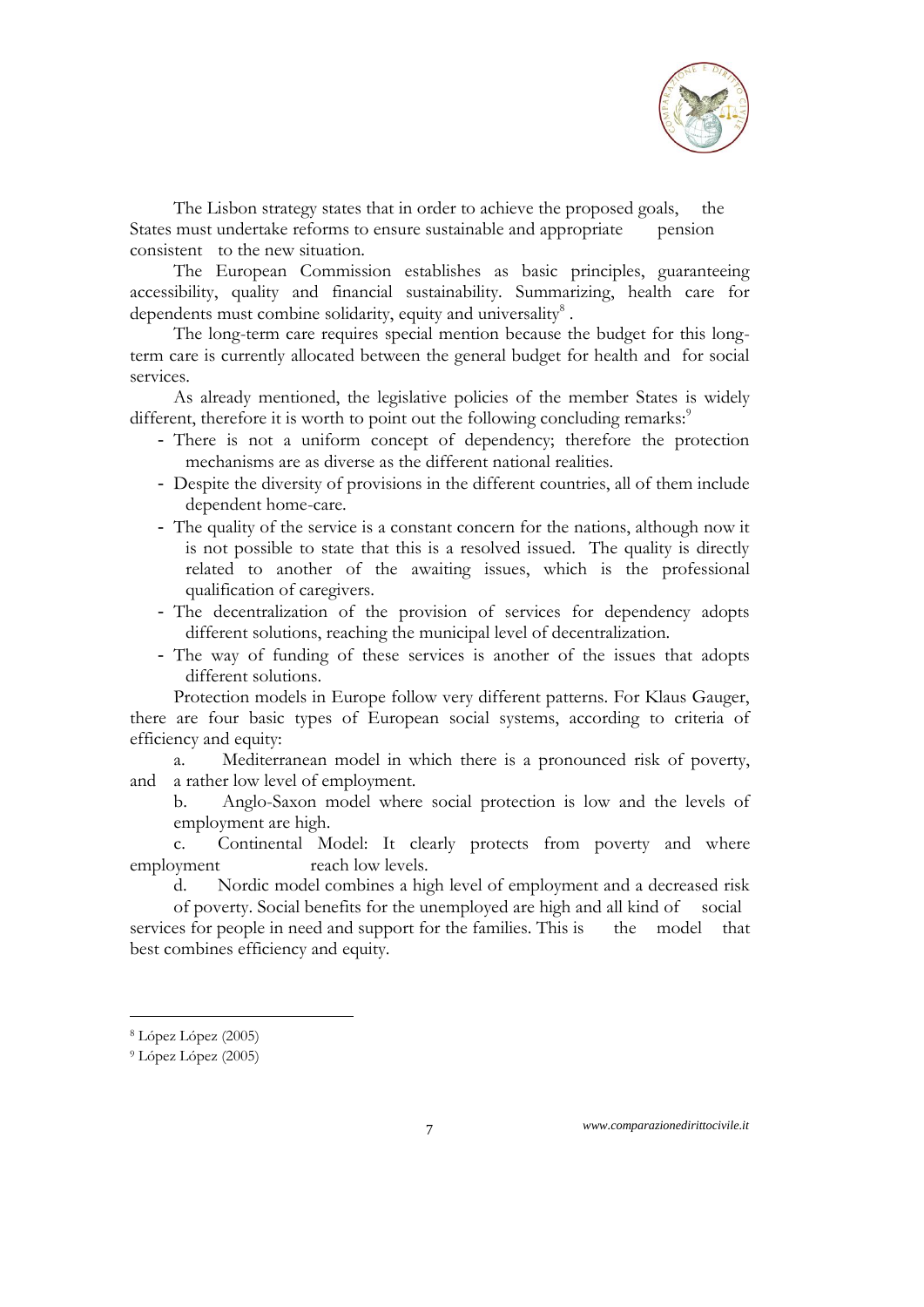

Social protection in Europe is a concern of all European States as they all show demographic situations with common characteristics. However, not all of them show similar characteristics when solving the problems, depending on the situation of their labor market and the required levels of protection; efficiency prevails in some while in others equity is a priority.

As noted, life expectancy is increasing both for men and women and therefore the aging of the population will bring harmful consequences for dependency levels.

2. The demographic reality of Western countries shows that the increased longevity of the population is leading to the aging of the population, given that it is not compensated with the birth of children.

Facing this, despite the action plans adopted by public institutions such as the Gerontology Plan 1992 and the Action Plan for the elderly 2000-2005, there is no care model for elder dependents; we are not in disposition to talk about a National System for Social Services. There are some studies that approximate the expenditure on social protection for the elderly, placing it below the average expenditure of the European Union; therefore, there is a low level of coverage for social services of the elderly, thus these people are mostly assisted thanks to the care giving of the families.

2.1 The aging that are experiencing most Western societies has very similar characteristics, although it does not suppose harm in every case to future generations. Throughout this process, the authorities should contemplate intergenerational equity to avoid bottlenecks in the financing of the social costs with the passage of time.

Therefore, the aging process of the populations has positive and negative consequences for its inhabitants. Here are some of them:

Advantages:

The lengthening of life expectancy has supposed in families the coexistence of several generations, in occasions even four. This means that nowadays, there is an intermediate generation that can look after dependents with whom are cohabiting.

The increase in life expectancy has led to the postponement of orphanage, the loss of children at early ages or widowhood before old age<sup>10</sup>.

<u>.</u>

<sup>&</sup>lt;sup>10</sup> Not so for those who were born early in the century in Spain. Before age 15 almost 15% were fatherless, and over 10% had lost their mother. Approximately 60% reached maturity having lost both parents and 40% of those who had lost by death at least one brother. Vital perspectives are very different when arriving to that age, knowing that previous generations in the line of descent have died, and the next "in turn" is oneself.

Pérez Díaz, J (2005).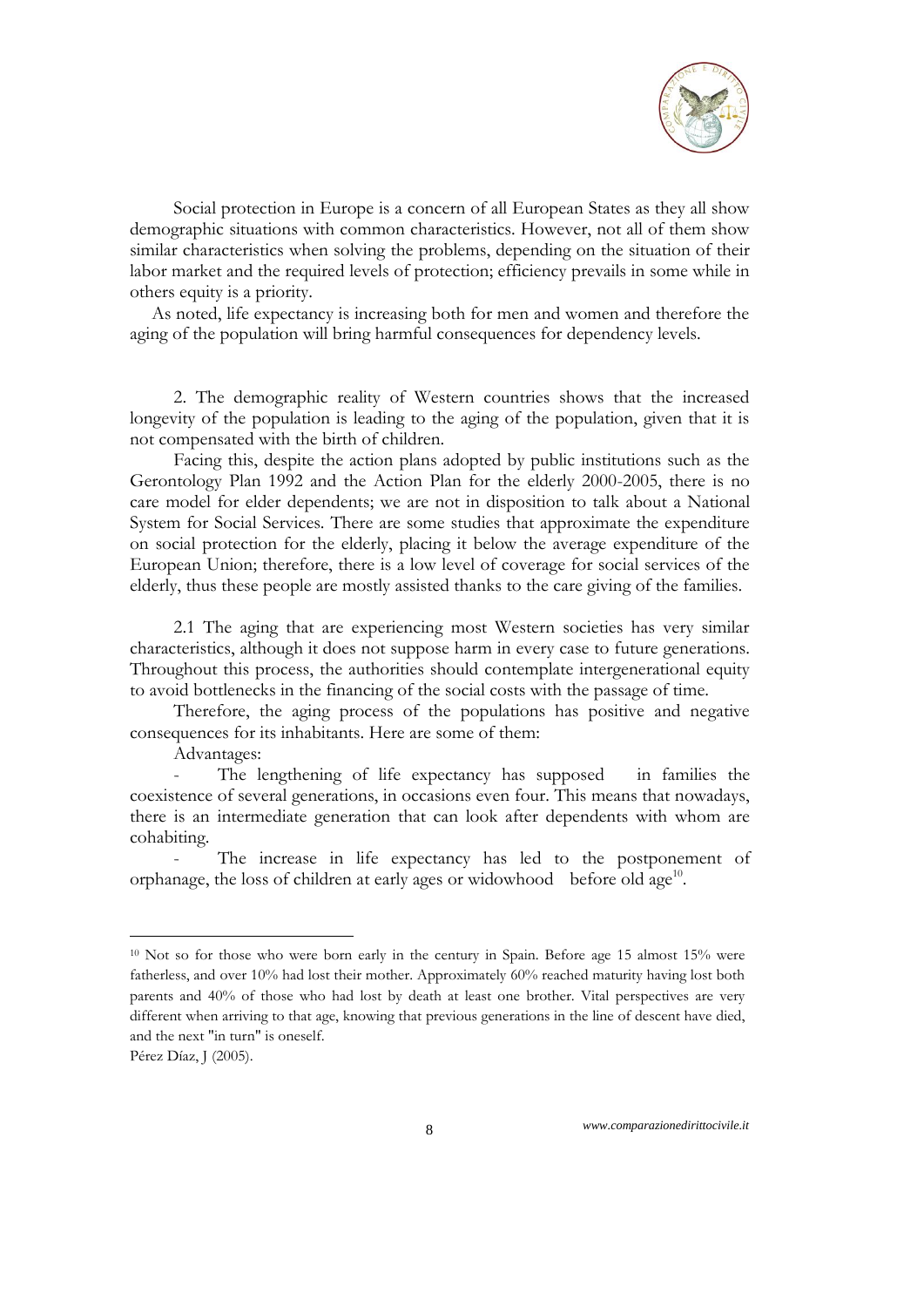

The aging of societies has been accompanied by an urbanization process which means that the socioeconomic status of those who reach the old age is higher than that of their ancestors, and this trend is expected to continue in the future. That's why; aged societies are societies in which there is a larger middle class.

The aging of population has required more investment and research in health.

Disadvantages:

The aging of society has not always been accompanied by adequate prevision, to the point of not having considered that spending levels should be adapted to the needs of the moment.

Dependent care has been delegated in multiple occasions to families.

The massive incorporation of women into the labor market along with family burdens they bear may imply problems of sustainability in the system in a not too distant future.

According to Izquierdo and Fernandez (2005) the impact of aging populations on public revenues depend on the ratio between the average tax rates for each tax base and on how aging affects the following variables: product distribution between income wage and capital income , the aggregate saving rate of the economy, interest rates and accumulated wealth.

Likewise, saving rates may suffer a decline, but there is great uncertainty concerning the possible evolution of factors which determine the evolution of other variables, since there will be forces involved that will act on them and will move in opposite directions, therefore, a priori the effect regarding their composition and structure cannot be determined. It can barely be said that economic growth will slow down as consequence of aging, its future evolution is independent from its relative participation over the product, thus, in nominal terms it will slow down, since its income elasticity is often reduced in periods when growth is low.

As mentioned one of the most relevant problems that the States will face in the near future is a bottleneck in public finances to maintain pensions. The approach to solve this situation is to increase the income level, that is, increase tax revenues to defray the increasing public expenditure, or on the expenditure side, lower pensions to avoid these tensions.

The first alternative has very negative effects, not only by the social rejection motivated by an overall increase of taxes, but also because an increase in taxes causes adverse effects on economic growth and we have seen that aging not only discourages economic development but goes against it. The truth is that the lengthening on life expectancy has led to more and more people to become part of the retired population and therefore, they should receive pensions for a longer period of time; in addition, aging causes more health spending, thus, one of the ways to compensate the high health expenditure could be postponing the age of retirement.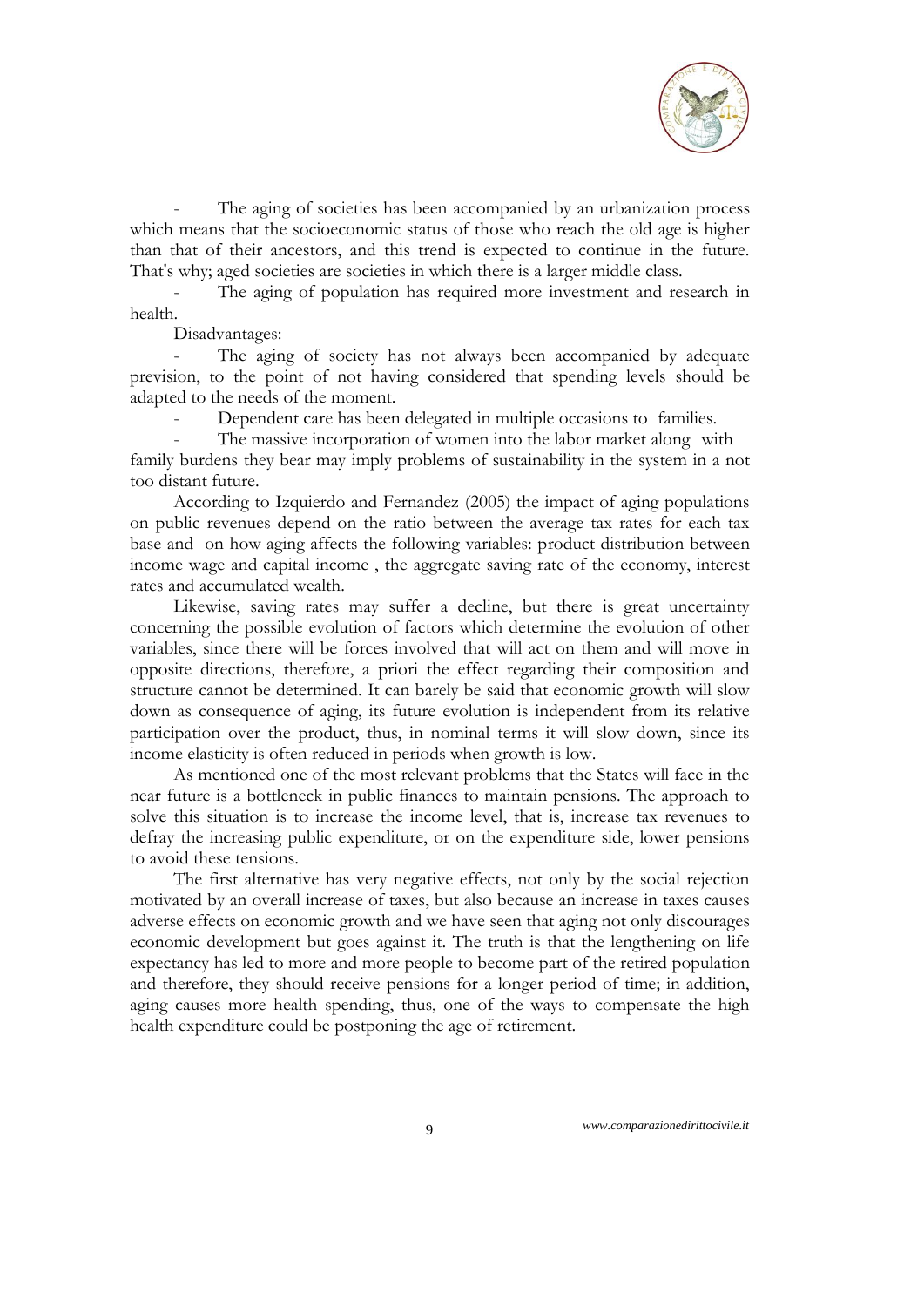

The second alternative is hard to propose if not utopian, since, without prejudice that benefits were reduced, the overall increase of aging population would made extremely difficult to obtain a true reduction in social spending, both in healthcare and in pensions. An effective solution, though not free of controversy, is the privatization of the pension system that would suppose a significant release to the public coffers.

Another phenomenon to be considered in the aging process of Western societies is immigration, which follows a current trend that will likely contribute to the rejuvenation of the population. However, it is not easy to make predictions because it is such a recent event, that it is almost impossible to determine from a tax perspective what results will the opening of the borders to people from other countries and continents will bring to the solution to aging.

Finally, it is important to highlight that the growing and massive incorporation of women into the workforce and the transformation of family patterns inevitably raise the need to find alternative ways for senior care. Public institutions should anticipate that in the future the informal care cannot simply fall exclusively or mainly on women, who nowadays call themselves housewives. The young woman does not take care of its elders and simultaneously the number of dependent elders is increasing. Facing this situation, some authors suggest several alternatives; one of them is to implement a universal public insurance for dependency financed by the public Sector, introducing a co-payment system in certain occasions, or the alternative for dependents to receive their benefits in kind or in cash, depending on their level of dependency<sup>11</sup>. Another alternative is to establish a private insurance for dependency, in which the State should absorb part of the cost, according to equity criteria.

2.2 In our country there is an undeniable characteristic; women appear almost exclusive as the providers of the so-called "informal care", being particularly striking the aging of the women.

The funding of dependency spending is allocated between the state and the family, however, at the present the traditional model of assistance for dependency falls mainly on families and particularly on women. On the other hand, it does not seem feasible at the short or medium term, due to diverse causes like the large incorporation of women into the labor market or simply as a result of an increase in dependent people requiring this type of care, given to the aging of the population.

The increasing number of elders implies, as mentioned earlier, many problems, mainly from the perspective of public policies. Care for dependents currently falls mainly on women. According to the Household Panel of the European Union, in Spain during the year 2005 the 3% of women who left the labor market argued family reasons, while for men this percentage was almost 0. Males who left the labor market

<u>.</u>

<sup>&</sup>lt;sup>11</sup> This model has already been implemented in Germany, Austria and Luxemburg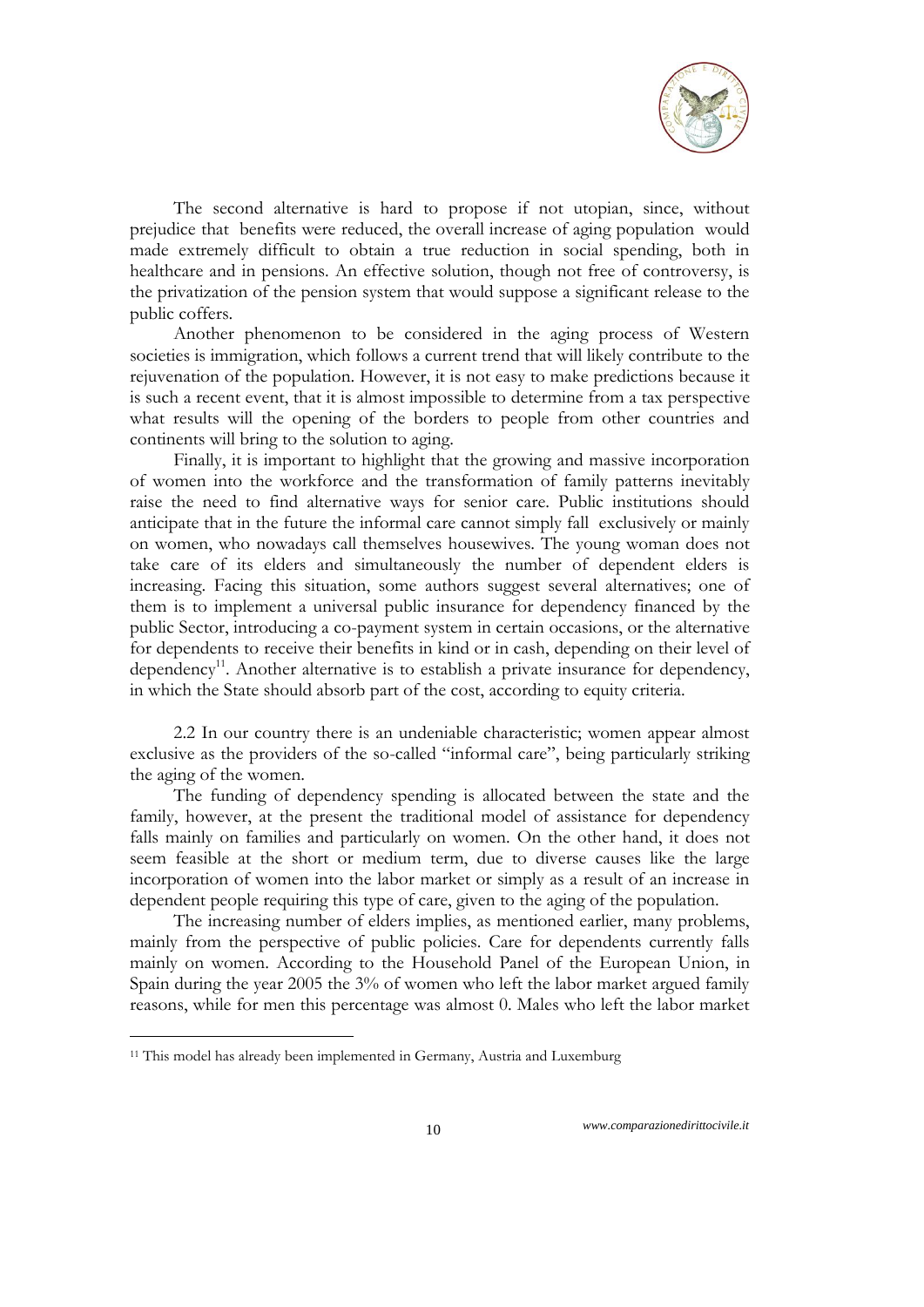

argued in 2.6 % of the cases matrimonial reasons, 2.3% of the cases, the birth of a child and 0.4 % argued the need to take care of a family member.

We support a cultural pattern in which women are assigned almost exclusively family and domestic responsibilities; thus, is necessary a transition towards a more fair model with a better balanced distribution of the roles between men and women.

However, the Spanish and the European families have experienced significant changes in its composition. The family structures do not guarantee that in the future the so-called "informal care" of dependents may fall exclusively or mainly on women.

3. From a superficial perspective it would seem that the phenomenon of aging does not have to be a negative obstacle, but on the contrary it may be a reality to help improve the training of citizens, providing them with personal and professional experience to contribute to the improvement of society. However, considering that the European welfare model is based on intergenerational solidarity, it is essential to maintain a balance between generations, especially if the distribution of pensions is based on a distribution system, it can be argued that the aging of the population will not have very positive consequences in the future.

There exists extensive literature on the impact that aging may have on public finances. Both the OECD and the Economic Policy Committee agree that the impact will be negative as far as health and pension concerns, as it will cause a deficit difficult to absorb.

On the one hand, everyone is aware that the aging population brings more health spending in several ways; on one side the lengthening of life expectancy has been achieved thanks to bigger investments in health but on the other hand, the aging population requires higher expenses that compensate their care derived from age -related diseases .

On second place, the aging of the population brings along, the fact that these citizens are no longer part of the labor market, on the contrary, are passive recipients of some rights that were generated when they were part of the workforce. This wouldn't have major consequences, if the funding system were similar to the private sector, that is, a capitalization system. However, equity and justice reasons have lead most of the States to finance pensions through a distribution system, so that there shouldn't be significant differences, consistent with the amount of the previous contribution. Though, this situation is indeed favorable to the distributive justice, it requires from a demographic balance which does not always happen. And is that, if in the distribution system, the active population is the one that finances the current pensions, at the moment in which the balance between the necessary workforce to meet expenditures, and the passive population recipient of income, is broken, a bottleneck in the financing system occurs, to which the public sector should put a solution.

11 *www.comparazionedirittocivile.it*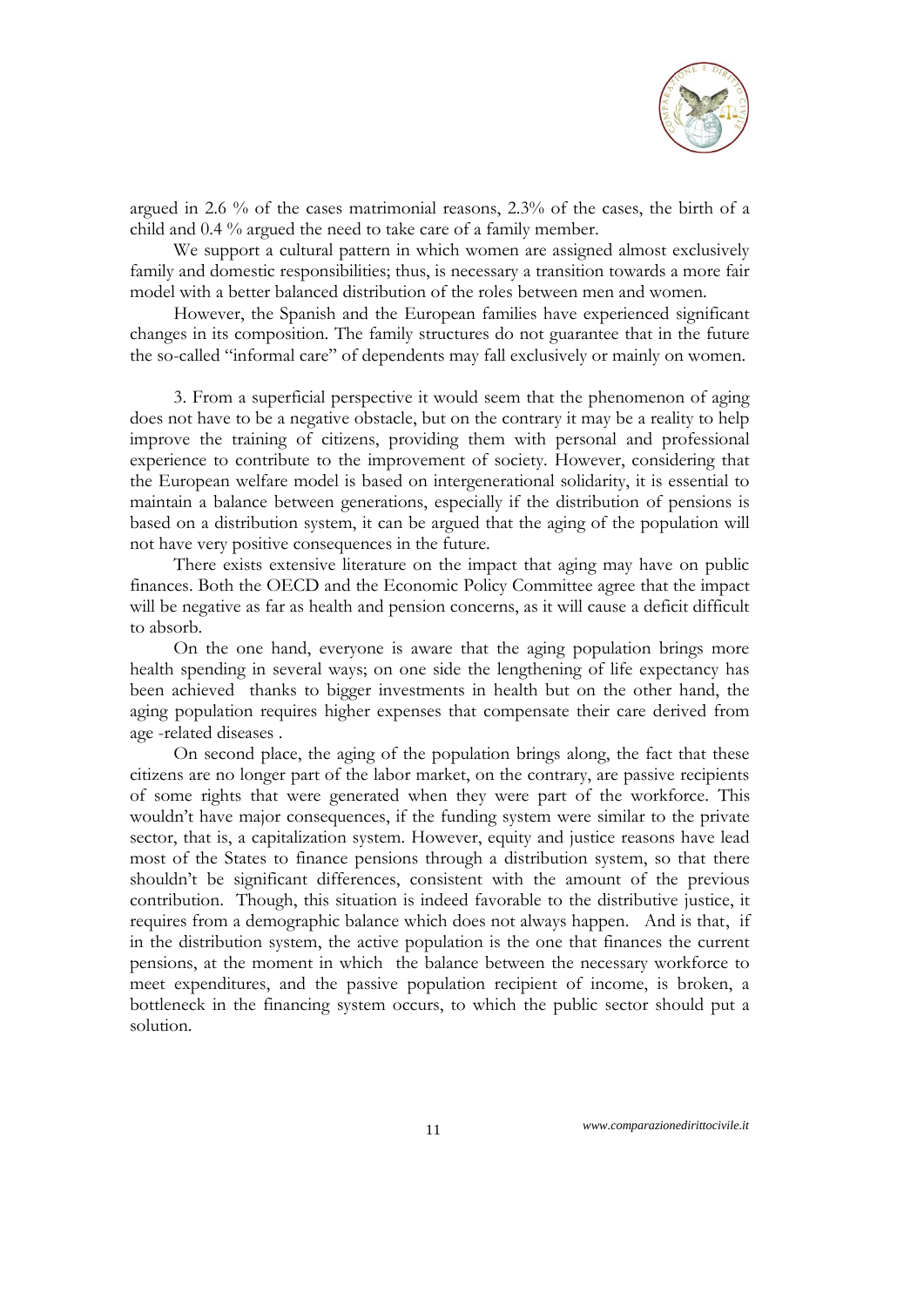

The increasing number of seniors proposes significant challenges to public administrators from a double perspective. Besides the reasons previously mentioned, care giving for dependents , as seen above, cannot fall primarily or exclusively on women , under the so-called " informal care" .

Public administrators should consider the effects that massive aging may carry, not many years from now, in order to be able to solve problems that may arise in the near future.

But aging not only will cause problems for financing pensions if persisting with a distribution system , but it will also carry with it the possibility of deteriorating the economic growth due to a decline in population.

The ultimate cause of this situation is due to declining birth rates. That's why public policies should be designed to maintain the balance of the population pyramid. Maintaining or increasing the birth rate must be included among public priorities. Actions directed not only to the promotion of birth but also to child protection, support for child care as well as for their education. If the demographic evolution continues with the current trend, the authorities might have to eventually change the retirement age, in order to avoid strangulation of public finances, so as to compensate the increase the in longevity.

With regard to the second issue, economic growth deceleration, public managers should introduce active policies into the labor market in order to reduce unemployment. Perhaps at this point we should consider one aspect in this article that has been avoided, and is the fact that immigration can change the demographic picture drastically, that is why it is essential to make decisions about immigration policies, to ensure a sufficient number, in order to compensate the shortage in manpower.

4. The public authorities in most Western societies have faced in the last twenty years a socio-demographic reality that has exceeded its socio-economic perspectives. These days dependency costs fall mostly on families and particularly on women, who are in charge of the "informal care ".

But social reality has been modified by changes experienced by women in the last quarter of the century. The lengthening of life expectancy and the massive incorporation of women into the labor market, will lead to the magnification of the dependency problem in the coming years because the supporters of the "informal care" are engaged in other tasks making them impossible to assume the care of their families.

The role of caregivers, mainly women, is a priority today, but the public authorities have not yet quantified from an economic point of view, the cost-benefit that represent the dependent´s assistance at their own homes. The cost of residential care service is collected by public institutions, but there are very limited studies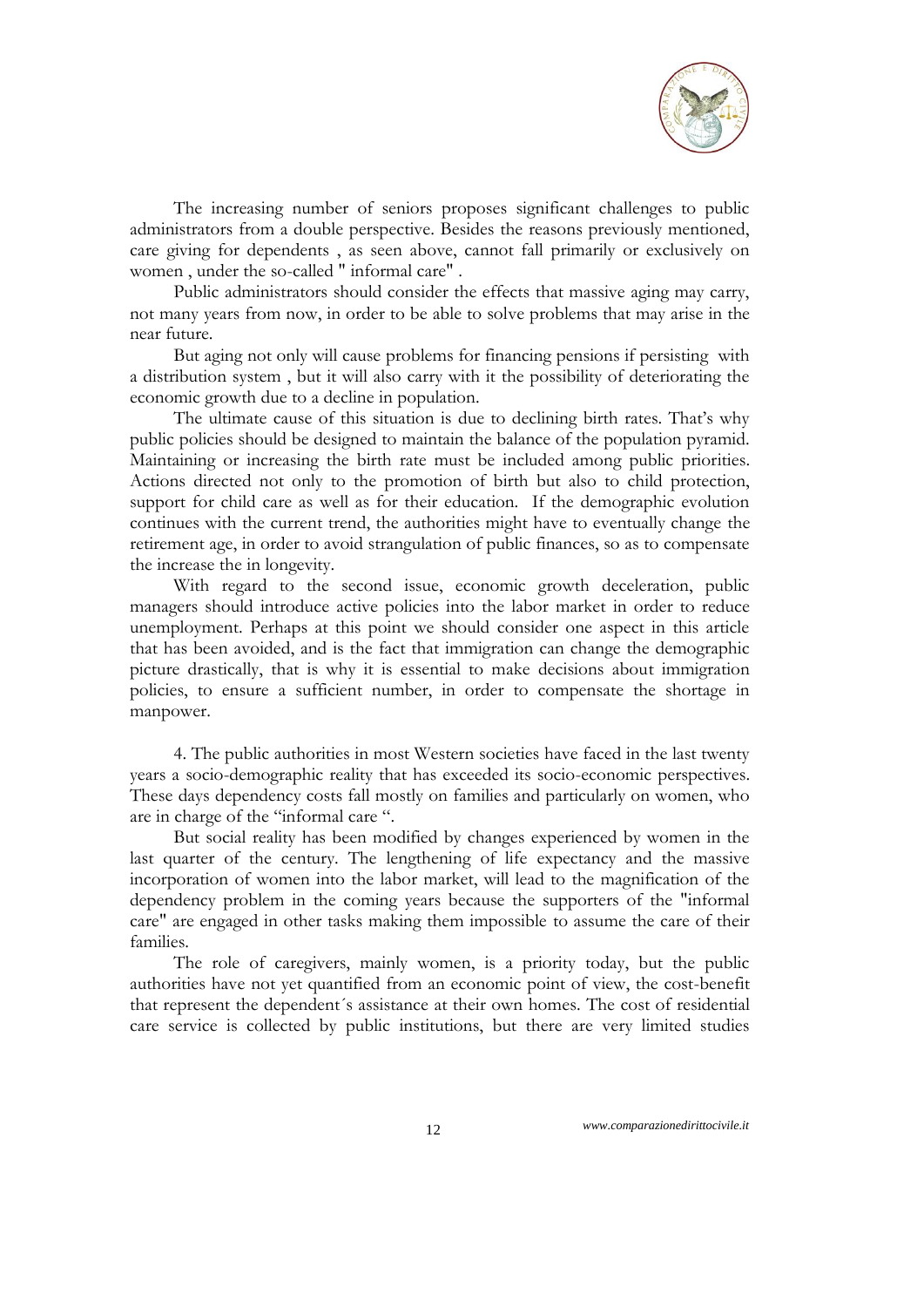

assessing the costs of home care and above all the benefit that provides this type of assistance for the dependent.

The changes occurred in all European countries ( such as, the significant drop in fertility , massive incorporation of women into the labor market, significant increase in life expectancy and the increased immigration ) have brought about some changes within families, which in occasions, have become more unstable units. Consequently, this new reality has significantly affected the role of caregivers and in the future might represent uptight situations.

At the moment, in Spain, the number of dependents is increasingly larger, employing public expenditure mainly on health centers. The aging population will lead to a larger spending on social benefits aimed at this group, therefore it is essential to evaluate the efficiency of spending and compare it with the possible assistance that may be given to this group at their own homes, being probably much more efficient and reduce the expense that implies this second alternative.

The type of services provided at the dependents' home can be very varied; teleassistance, canes, walkers for the elderly, wheelchairs, drugstore spending, technical support at home, domestic service, assisted living, ... If all these costs are compared to the cost of the stay of an elder in a nursing home, one will be in a position to compare the costs and benefits that both report, considering in addition the quality of life that one and another type of assistance imply.

As noted, dependence is not a phenomenon unique to the elderly; the prolongation of life expectancy, supposes a parallel increase in the costs for dependency. In Spain there is not an integrated care system for dependency to face this fact, since grants are widely spread among the different levels of the public administration system.

Until now women have been practically the only providers of the so called "informal care" and this reality will be forced to change by the simple evolution of social female reality and family situation.

The lack of a standardized model is not unique to the Spanish territory; on the contrary, in the countries of the European Union there have been established very diverse and heterogeneous protection formulas. However, all countries are characterized by the particular emphasis given to the provision of home help.

Solidarity is a value that permeates the reality of dependency; however, society does not always equally values expressions of solidarity and its impact on improving the quality of life of the members that are part of it. Formal solidarity is increasingly characterized by:

Individualism and immediacy, mainly due to the increasing presence of single-person households, in addition to a clear decrease in the size of families.

Materialism, since sometimes those who lack financial resources, are considered obstacles.